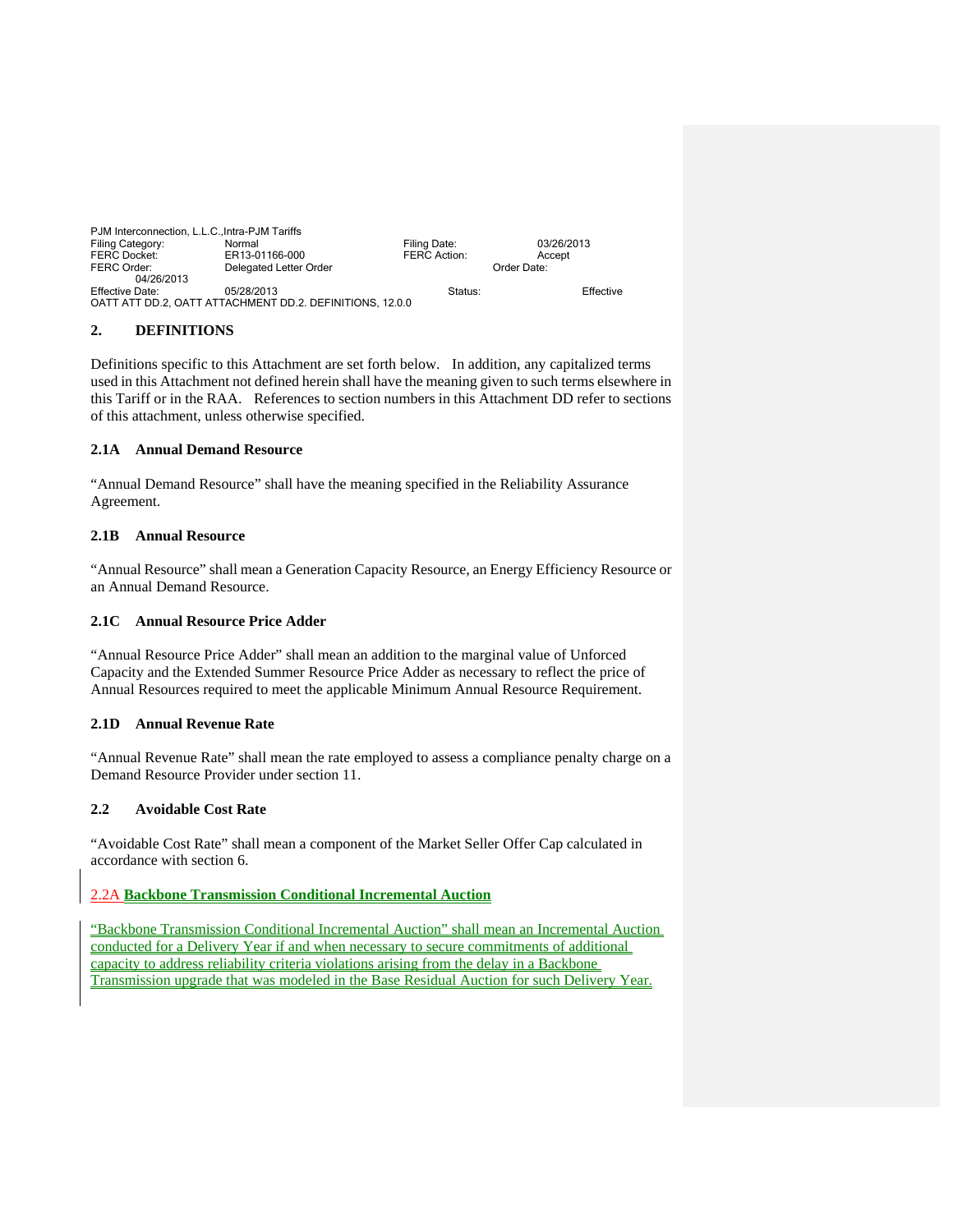## **2.3 Base Load Generation Resource**

"Base Load Generation Resource" shall mean a Generation Capacity Resource that operates at least 90 percent of the hours that it is available to operate, as determined by the Office of the Interconnection in accordance with the PJM Manuals.

## **2.4 Base Offer Segment**

"Base Offer Segment" shall mean a component of a Sell Offer based on an existing Generation Capacity Resource, equal to the Unforced Capacity of such resource, as determined in accordance with the PJM Manuals. If the Sell Offers of multiple Market Sellers are based on a single existing Generation Capacity Resource, the Base Offer Segments of such Market Sellers shall be determined pro rata based on their entitlements to Unforced Capacity from such resource.

### **2.5 Base Residual Auction**

"Base Residual Auction" shall mean the auction conducted three years prior to the start of the Delivery Year to secure commitments from Capacity Resources as necessary to satisfy any portion of the Unforced Capacity Obligation of the PJM Region not satisfied through Self-Supply.

### **2.6 Buy Bid**

"Buy Bid" shall mean a bid to buy Capacity Resources in any Incremental Auction.

# **2.7 Capacity Credit**

"Capacity Credit" shall have the meaning specified in Schedule 11 of the Operating Agreement, including Capacity Credits obtained prior to the termination of such Schedule applicable to periods after the termination of such Schedule.

## **2.8 Capacity Emergency Transfer Limit**

"Capacity Emergency Transfer Limit" or "CETL" shall have the meaning provided in the Reliability Assurance Agreement.

## **2.9 Capacity Emergency Transfer Objective**

"Capacity Emergency Transfer Objective" or "CETO" shall have the meaning provided in the Reliability Assurance Agreement.

### **2.9A Capacity Export Transmission Customer**

"Capacity Export Transmission Customer" shall mean a customer taking point to point transmission service under Part II of this Tariff to export capacity from a generation resource located in the PJM Region that is delisted from Capacity Resource status as described in section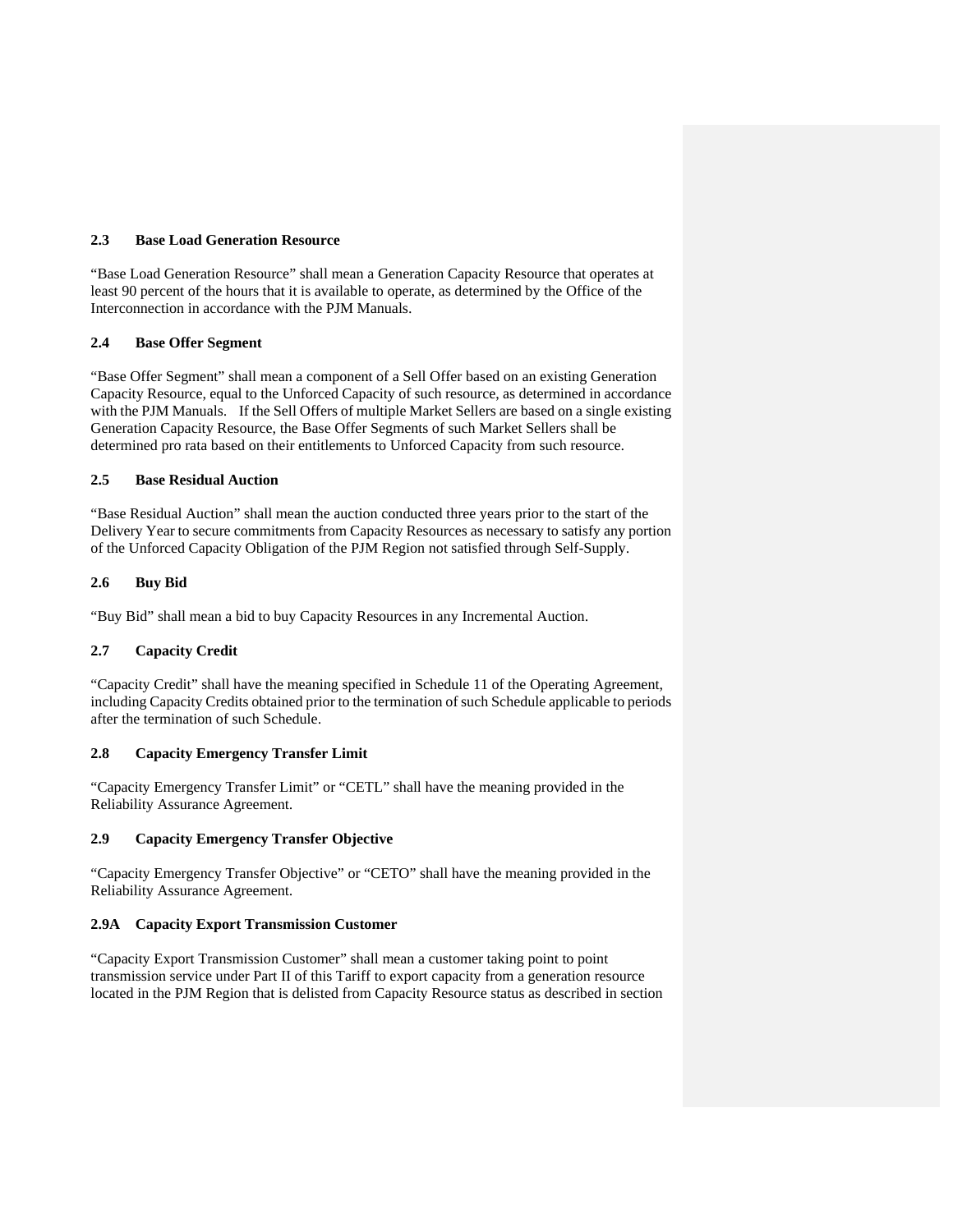### 5.6.6(d).

### **2.10 Capacity Market Buyer**

"Capacity Market Buyer" shall mean a Member that submits bids to buy Capacity Resources in any Incremental Auction.

### **2.11 Capacity Market Seller**

"Capacity Market Seller" shall mean a Member that owns, or has the contractual authority to control the output or load reduction capability of, a Capacity Resource, that has not transferred such authority to another entity, and that offers such resource in the Base Residual Auction or an Incremental Auction.

### **2.12 Capacity Resource**

"Capacity Resource" shall have the meaning specified in the Reliability Assurance Agreement.

## **2.13 Capacity Resource Clearing Price**

"Capacity Resource Clearing Price" shall mean the price calculated for a Capacity Resource that offered and cleared in a Base Residual Auction or Incremental Auction, in accordance with Section 5.

## **2.14 Capacity Transfer Right**

"Capacity Transfer Right" shall mean a right, allocated to LSEs serving load in a Locational Deliverability Area, to receive payments, based on the transmission import capability into such Locational Deliverability Area, that offset, in whole or in part, the charges attributable to the Locational Price Adder, if any, included in the Zonal Capacity Price calculated for a Locational Delivery Area.

### **2.14A Reserved. Conditional Incremental Auction**

"Conditional Incremental Auction" shall mean an Incremental Year if and when necessary to secure commitments of additional capacity criteria violations arising from the delay in a Backbone Transmis the Base Residual Auction for such Delivery Year.

## **2.15 CONE Area**

"CONE Area" shall mean the areas listed in section 5.10(a)(iv)(A) and any LDAs established as CONE Areas pursuant to section  $5.10(a)(iv)(B)$ .

#### **2.16 Cost of New Entry**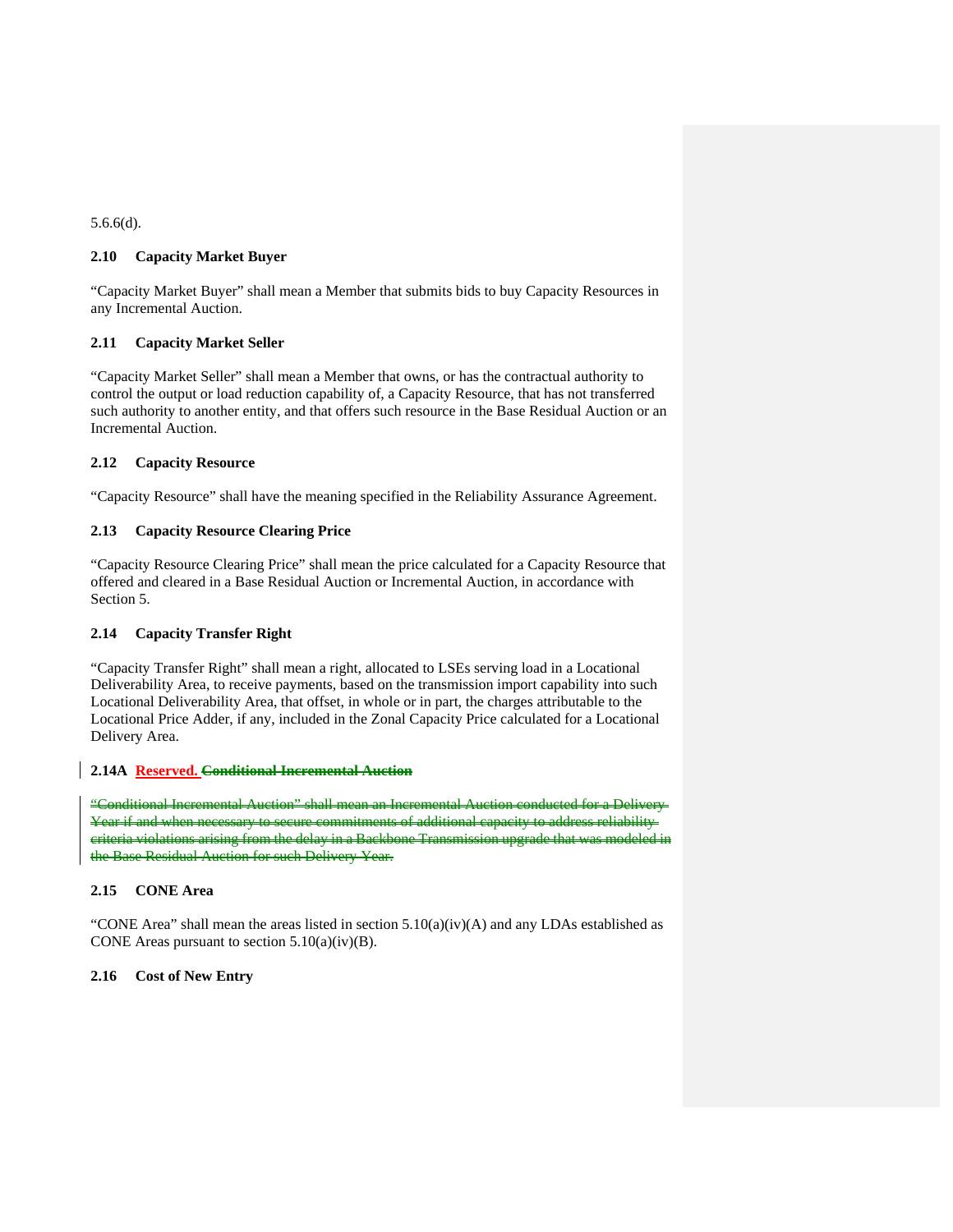"Cost of New Entry" or "CONE" shall mean the nominal levelized cost of a Reference Resource, as determined in accordance with section 5.

## **2.16A Credit-Limited Offer**

"Credit-Limited Offer" shall have the meaning provided in Attachment Q to this Tariff.

## **2.17 Daily Deficiency Rate**

"Daily Deficiency Rate" shall mean the rate employed to assess certain deficiency charges under sections 7, 8, 9, or 13.

# **2.18 Daily Unforced Capacity Obligation**

"Daily Unforced Capacity Obligation" shall mean the capacity obligation of a Load Serving Entity during the Delivery Year, determined in accordance with Schedule 8 of the Reliability Assurance Agreement.

## **2.19 Delivery Year**

Delivery Year shall mean the Planning Period for which a Capacity Resource is committed pursuant to the auction procedures specified in Section 5.

### **2.20 Demand Resource**

"Demand Resource" shall have the meaning specified in the Reliability Assurance Agreement.

#### **2.21 Demand Resource Factor**

"Demand Resource Factor" shall have the meaning specified in the Reliability Assurance Agreement.

# **2.22 Demand Resource Provider**

"Demand Resource Provider" shall mean a PJM Member that has the capability to reduce load, or that aggregates customers capable of reducing load. The Demand Resource Provider shall notify the Office of the Interconnection whether such load reduction is provided by a Limited Demand Resource, Extended Summer Demand Resource or an Annual Demand Resource. A Curtailment Service Provider, as defined in the Operating Agreement, may be a Demand Resource Provider, provided it qualifies its load reduction capability as a Limited Demand Resource, Extended Summer Demand Resource, or Annual Demand Resource.

#### **2.23 EFORd**

"EFORd" shall have the meaning specified in the PJM Reliability Assurance Agreement.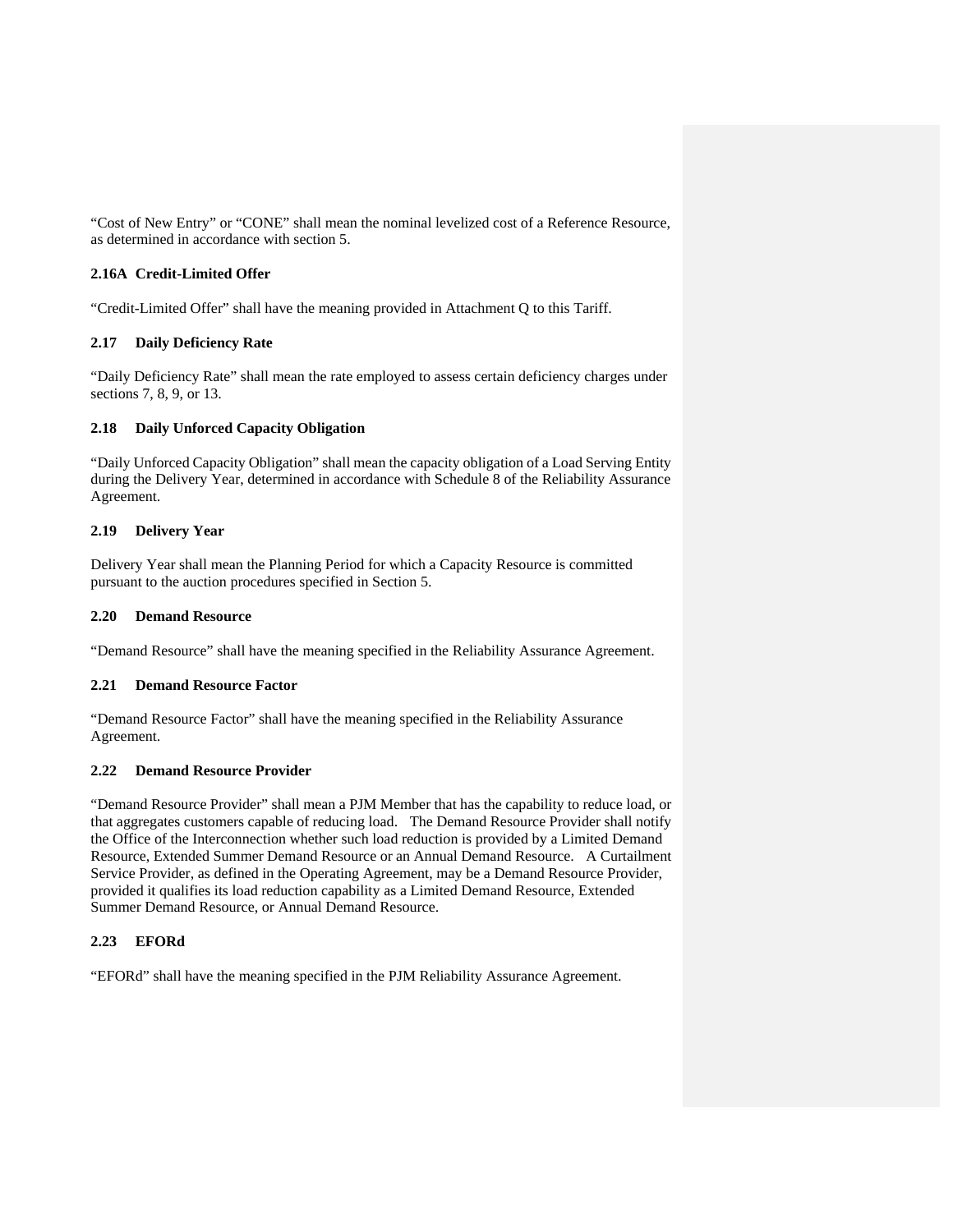## **2.24 Energy Efficiency Resource**

"Energy Efficiency Resource" shall have the meaning specified in the PJM Reliability Assurance Agreement.

#### **2.24A Extended Summer Demand Resource**

"Extended Summer Demand Resource" shall have the meaning specified in the Reliability Assurance Agreement.

#### **2.24B Extended Summer Resource Price Adder**

"Extended Summer Resource Price Adder" shall mean an addition to the marginal value of Unforced Capacity as necessary to reflect the price of Annual Resources and Extended Summer Demand Resources required to meet the applicable Minimum Extended Summer Resource Requirement.

#### **2.24C Extended Summer Demand Resource Reliability Target**

"Extended Summer Demand Resource Reliability Target" for the PJM Region or an LDA, shall mean the maximum amount of the combination of Extended Summer Demand Resources and Limited Demand Resources in Unforced Capacity determined by PJM to be consistent with the maintenance of reliability, stated in Unforced Capacity, that shall be used to calculate the Minimum Annual Resource Requirement. As more fully set forth in the PJM Manuals, PJM calculates the Extended Summer DR Reliability Target, by first determining a reference annual loss of load expectation ("LOLE") assuming no Demand Resources. The calculation for the unconstrained portion of the PJM Region uses a daily distribution of loads under a range of weather scenarios (based on the most recent load forecast and iteratively shifting the load distributions to result in the Installed Reserve Margin established for the Delivery Year in question) and a weekly capacity distribution (based on the cumulative capacity availability distributions developed for the Installed Reserve Margin study for the Delivery Year in question). The calculation for each relevant LDA uses a daily distribution of loads under a range of weather scenarios (based on the most recent load forecast for the Delivery Year in question) and a weekly capacity distribution (based on the cumulative capacity availability distributions developed for the Capacity Emergency Transfer Objective study for the Delivery Year in question). For the relevant LDA calculation, the weekly capacity distributions are adjusted to reflect the Capacity Emergency Transfer Limit for the Delivery Year in question.

For both the PJM Region and LDA analyses, PJM then models the commitment of varying amounts of DR (displacing otherwise committed generation) as interruptible from May 1 through October 31 and unavailable from November 1 through April 30 and calculates the LOLE at each DR level. The Extended Summer DR Reliability Target is the DR amount, stated as a percentage of the unrestricted peak load, that produces no more than a ten percent increase in the LOLE, compared to the reference value. The Extended Summer Demand Resource Reliability Target shall be expressed as a percentage of the forecasted peak load of the PJM Region or such LDA and is converted to Unforced Capacity by multiplying [the reliability target percentage] times [the Forecast Pool Requirement] times [the DR Factor] times [the forecasted peak load of the PJM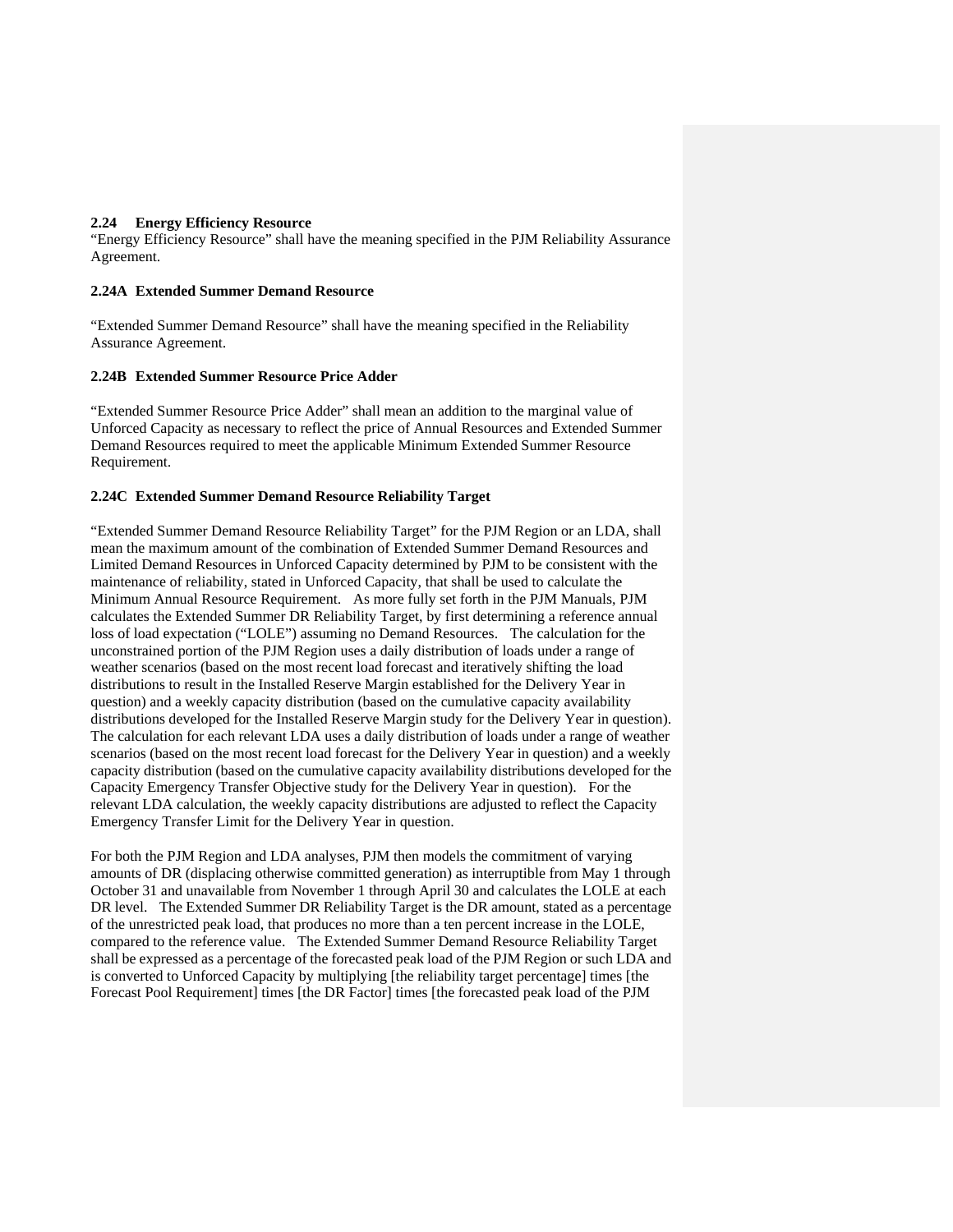Region or such LDA, reduced by the amount of load served under the FRR Alternative].

### **2.25 [Reserved]**

### **2.26 Final RTO Unforced Capacity Obligation**

"Final RTO Unforced Capacity Obligation" shall mean the capacity obligation for the PJM Region, determined in accordance with Schedule 8 of the Reliability Assurance Agreement.

## **2.26A [Reserved]**

## **2.27 First Incremental Auction**

"First Incremental Auction" shall mean, for Delivery Years through the 2016-2017 Delivery Year, an Incremental Auction conducted 20 months prior to the start of the Delivery Year to which it relates.

## **2.28 Forecast Pool Requirement**

"Forecast Pool Requirement" shall have the meaning specified in the Reliability Assurance Agreement.

**2.29 [Reserved]** 

**2.30 [Reserved]** 

#### **2.31 Generation Capacity Resource**

"Generation Capacity Resource" shall have the meaning specified in the Reliability Assurance Agreement.

**2.32 [Reserved]** 

## **2.33 [Reserved]**

## **2.34 Incremental Auction**

"Incremental Auction" shall mean any of several auctions conducted for a Delivery Year after the Base Residual Auction for such Delivery Year and before the first day of such Delivery Year, including (depending on the Delivery Year), the First Incremental Auction, Second Incremental Auction, Third Incremental Auction, the First Scheduled Incremental Auction, Twenty-Month Conditional Second Incremental Auction, Third IncrementalTen-Month Conditional Auction, or Backbone Transmission Conditional Incremental Auction. Incremental Auctions (depending on the auctionother than the Conditional Incremental Auction), shall be held for, among other the purposes-of: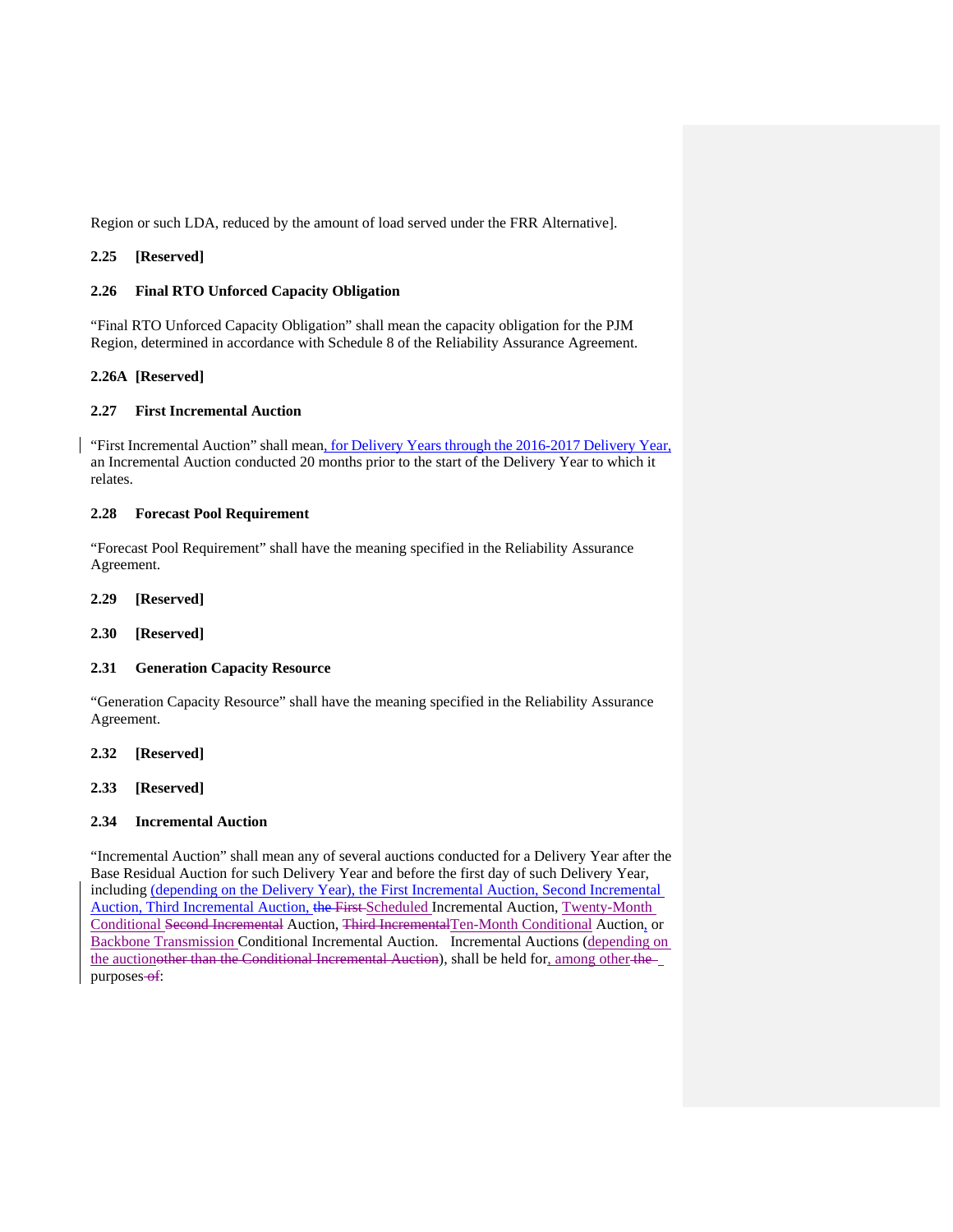(i) allowing Market Sellers that committed Capacity Resources in the Base Residual Auction for a Delivery Year, which subsequently are determined to be unavailable to deliver the committed Unforced Capacity in such Delivery Year (due to resource retirement, resource cancellation or construction delay, resource derating, EFORD increase, a decrease in the Nominated Demand Resource Value of a Planned Demand Resource, delay or cancellation of a Qualifying Transmission Upgrade, or similar occurrences) to submit Buy Bids for replacement Capacity Resources; and

(ii) allowing the Office of the Interconnection to reduce or increase the amount of committed capacity secured in prior auctions for such Delivery Year if, as a result of changed circumstances or expectations since the prior auction(s), there is, respectively, a significant excess or significant deficit of committed capacity for such Delivery Year, for the PJM Region or for an LDA.

## **2.34A Incremental Auction Settlement Adjustment Charge**

"Incremental Auction Settlement Adjustment Charge" shall mean a charge assessed on Capacity Market Buyers purchasing replacement Capacity Resources in an Incremental Auction under certain conditions.

## **2.35 Incremental Capacity Transfer Right**

"Incremental Capacity Transfer Right" shall mean a Capacity Transfer Right allocated to a Generation Interconnection Customer or Transmission Interconnection Customer obligated to fund a transmission facility or upgrade, to the extent such upgrade or facility increases the transmission import capability into a Locational Deliverability Area, or a Capacity Transfer Right allocated to a Responsible Customer in accordance with Schedule 12A of the Tariff.

## **2.36 [Reserved]**

#### **2.36A Limited Demand Resource**

**"**Limited Demand Resource**"** shall have the meaning specified in the Reliability Assurance Agreement.

#### **2.36B Limited Demand Resource Reliability Target**

**"**Limited Demand Resource Reliability Target**"** for the PJM Region or an LDA, shall mean the maximum amount of Limited Demand Resources determined by PJM to be consistent with the maintenance of reliability, stated in Unforced Capacity that shall be used to calculate the Minimum Extended Summer Demand Resource Requirement for the PJM Region or such LDA. As more fully set forth in the PJM Manuals, PJM calculates the Limited Demand Resource Reliability Target by first: i) testing the effects of the ten-interruption requirement by comparing possible loads on peak days under a range of weather conditions (from the daily load forecast distributions for the Delivery Year in question) against possible generation capacity on such days under a range of conditions (using the cumulative capacity distributions employed in the Installed Reserve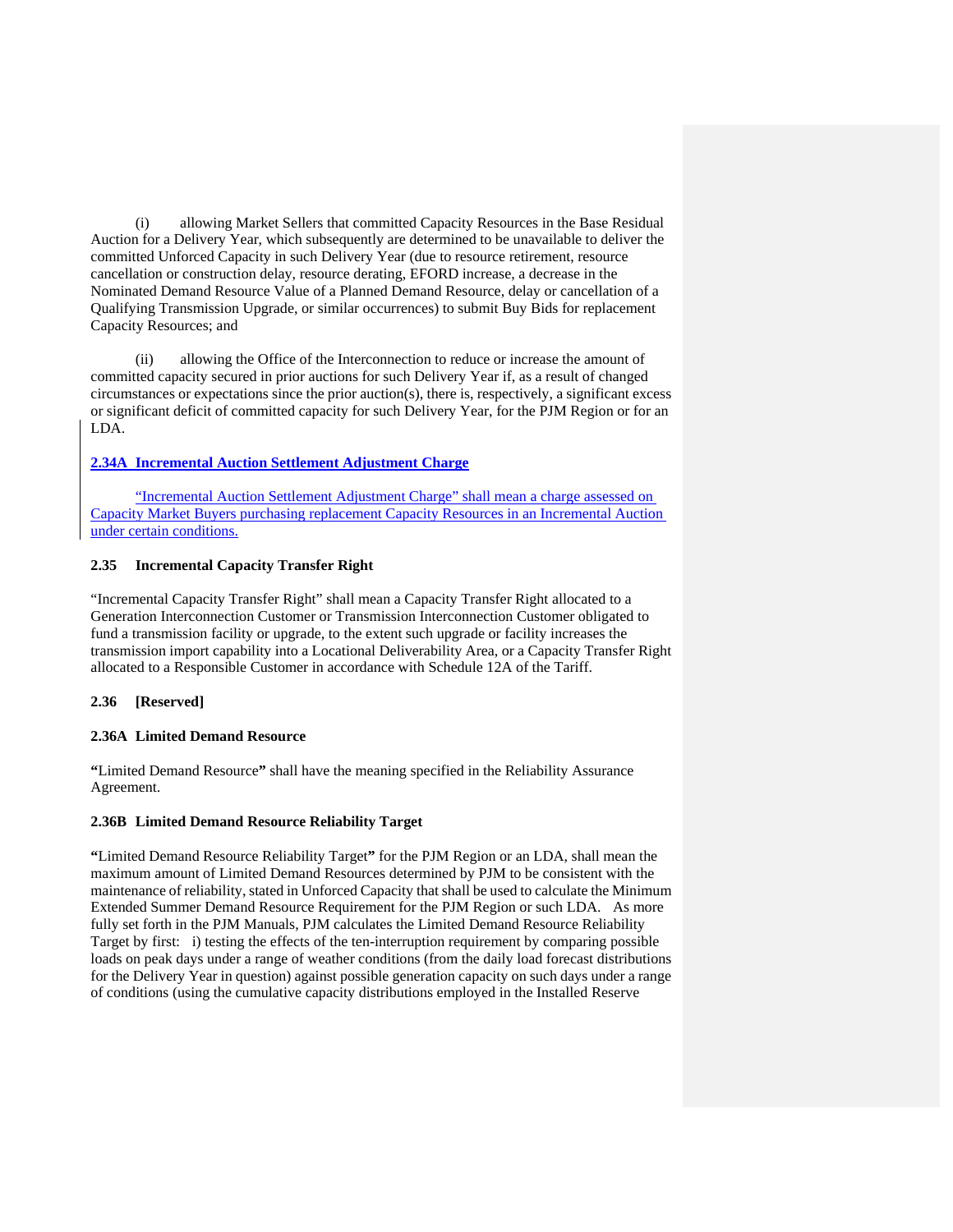Margin study for the PJM Region and in the Capacity Emergency Transfer Objective study for the relevant LDAs for such Delivery Year) and, by varying the assumed amounts of DR that is committed and displaces committed generation, determines the DR penetration level at which there is a ninety percent probability that DR will not be called (based on the applicable operating reserve margin for the PJM Region and for the relevant LDAs) more than ten times over those peak days; ii) testing the six-hour duration requirement by calculating the MW difference between the highest hourly unrestricted peak load and seventh highest hourly unrestricted peak load on certain high peak load days (e.g., the annual peak, loads above the weather normalized peak, or days where load management was called) in recent years, then dividing those loads by the forecast peak for those years and averaging the result*; and (iii) (for the 2016-2017 and subsequent Delivery Years) testing the effects of the six-hour duration requirement by comparing possible hourly loads on peak days under a range of weather conditions (from the daily load forecast distributions for the Delivery Year in question) against possible generation capacity on such days under a range of conditions (using a Monte Carlo model of hourly capacity levels that is consistent with the capacity model employed in the Installed Reserve Margin study for the PJM Region and in the Capacity Emergency Transfer Objective study for the relevant LDAs for such Delivery Year)*  and, by varying the assumed amounts of DR that is committed and displaces committed *generation, determines the DR penetration level at which there is a ninety percent probability that DR will not be called (based on the applicable operating reserve margin for the PJM Region and for the relevant LDAs) for more than six hours over any one or more of the tested peak days*. Second, PJM adopts the lowe*st* result from these *three* tests as the Limited Demand Resource Reliability Target. The Limited Demand Resource Reliability Target shall be expressed as a percentage of the forecasted peak load of the PJM Region or such LDA and is converted to Unforced Capacity by multiplying [the reliability target percentage] times [the Forecast Pool Requirement] times [the DR Factor] times [the forecasted peak load of the PJM Region or such LDA, reduced by the amount of load served under the FRR Alternative].

## **2.37 Load Serving Entity (LSE)**

"Load Serving Entity" or "LSE" shall have the meaning specified in the Reliability Assurance Agreement.

## **2.38 Locational Deliverability Area (LDA)**

"Locational Deliverability Area" or "LDA" shall mean a geographic area within the PJM Region that has limited transmission capability to import capacity to satisfy such area's reliability requirement, as determined by the Office of the Interconnection in connection with preparation of the Regional Transmission Expansion Plan, and as specified in Schedule 10.1 of the Reliability Assurance Agreement.

## **2.39 Locational Deliverability Area Reliability Requirement**

"Locational Deliverability Area Reliability Requirement" shall mean the projected internal capacity in the Locational Deliverability Area plus the Capacity Emergency Transfer Objective for the Delivery Year, as determined by the Office of the Interconnection in connection with preparation of the Regional Transmission Expansion Plan, less the minimum internal resources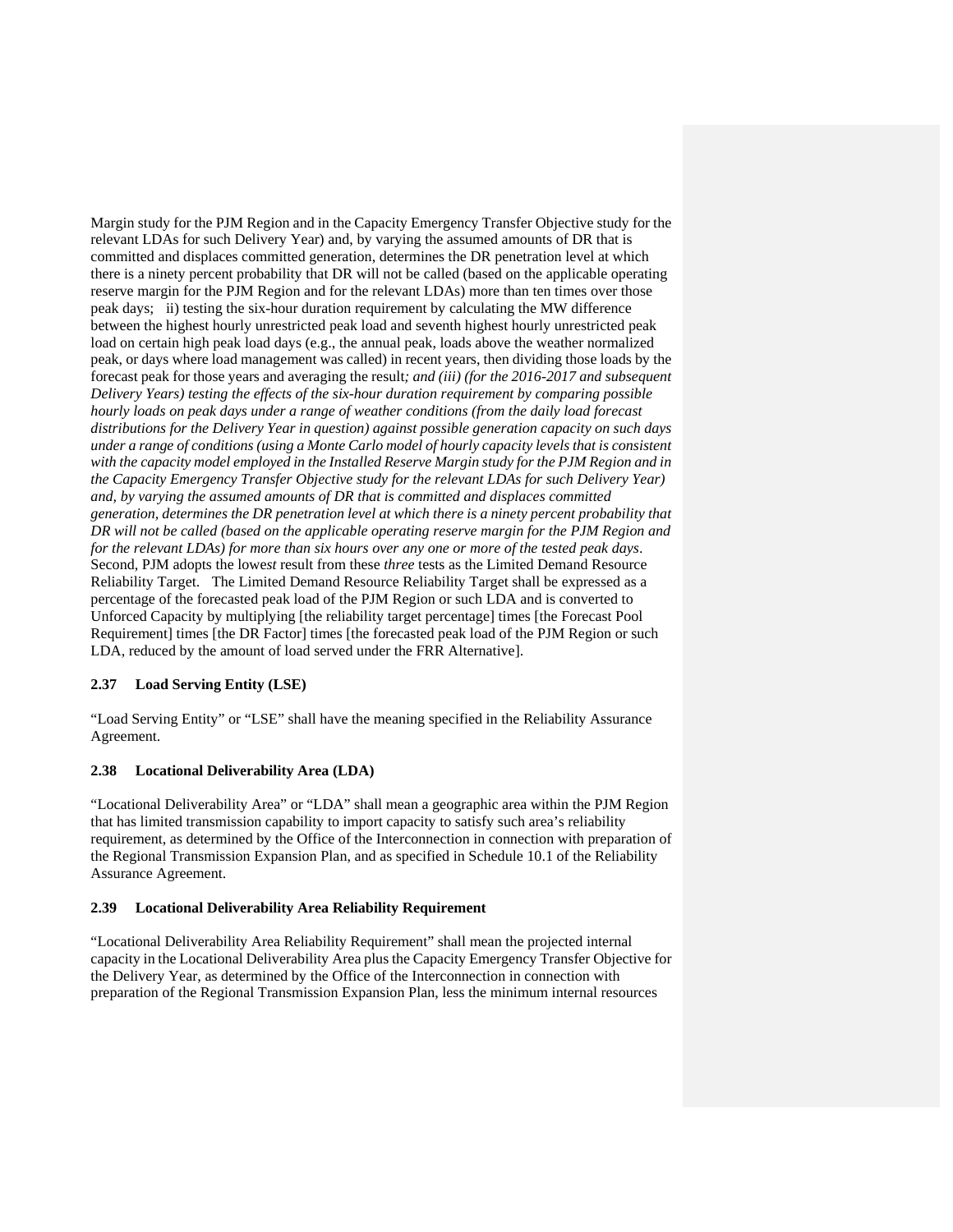required for all FRR Entities in such Locational Deliverability Area, and less any necessary adjustment for Price Responsive Demand proposed in a PRD Plan or committed following an RPM Auction for the Zones comprising such Locational Deliverability Area for such Delivery Year.

## **2.40 Locational Price Adder**

"Locational Price Adder" shall mean an addition to the marginal value of Unforced Capacity within an LDA as necessary to reflect the price of Capacity Resources required to relieve applicable binding locational constraints.

## **2.41 Locational Reliability Charge**

"Locational Reliability Charge" shall have the meaning specified in the Reliability Assurance Agreement.

### **2.41A Locational UCAP**

"Locational UCAP" shall mean unforced capacity that a Member with available uncommitted capacity sells in a bilateral transaction to a Member that previously committed capacity through an RPM Auction but now requires replacement capacity to fulfill its RPM Auction commitment. The Locational UCAP Seller retains responsibility for performance of the resource providing such replacement capacity.

### **2.41B Locational UCAP Seller**

"Locational UCAP Seller" shall mean a Member that sells Locational UCAP.

#### **2.41C Market Seller Offer Cap**

"Market Seller Offer Cap" shall mean a maximum offer price applicable to certain Market Sellers under certain conditions, as determined in accordance with section 6 of Attachment DD and section II.E of Attachment M - Appendix.

#### **2.41D Minimum Annual Resource Requirement**

"Minimum Annual Resource Requirement" shall mean the minimum amount of capacity that PJM will seek to procure from Annual Resources for the PJM Region and for each Locational Deliverability Area for which the Office of the Interconnection is required under section 5.10(a) of this Attachment DD to establish a separate VRR Curve for such Delivery Year. For the PJM Region, the Minimum Annual Resource Requirement shall be equal to the RTO Reliability Requirement minus [the Extended Summer Demand Resource Reliability Target for the RTO in Unforced Capacity]. For an LDA, the Minimum Annual Resource Requirement shall be equal to the LDA Reliability Requirement minus [the LDA CETL] minus [the Extended Summer Demand Resource Reliability Target for such LDA in Unforced Capacity]. The LDA CETL may be adjusted pro rata for the amount of load served under the FRR Alternative.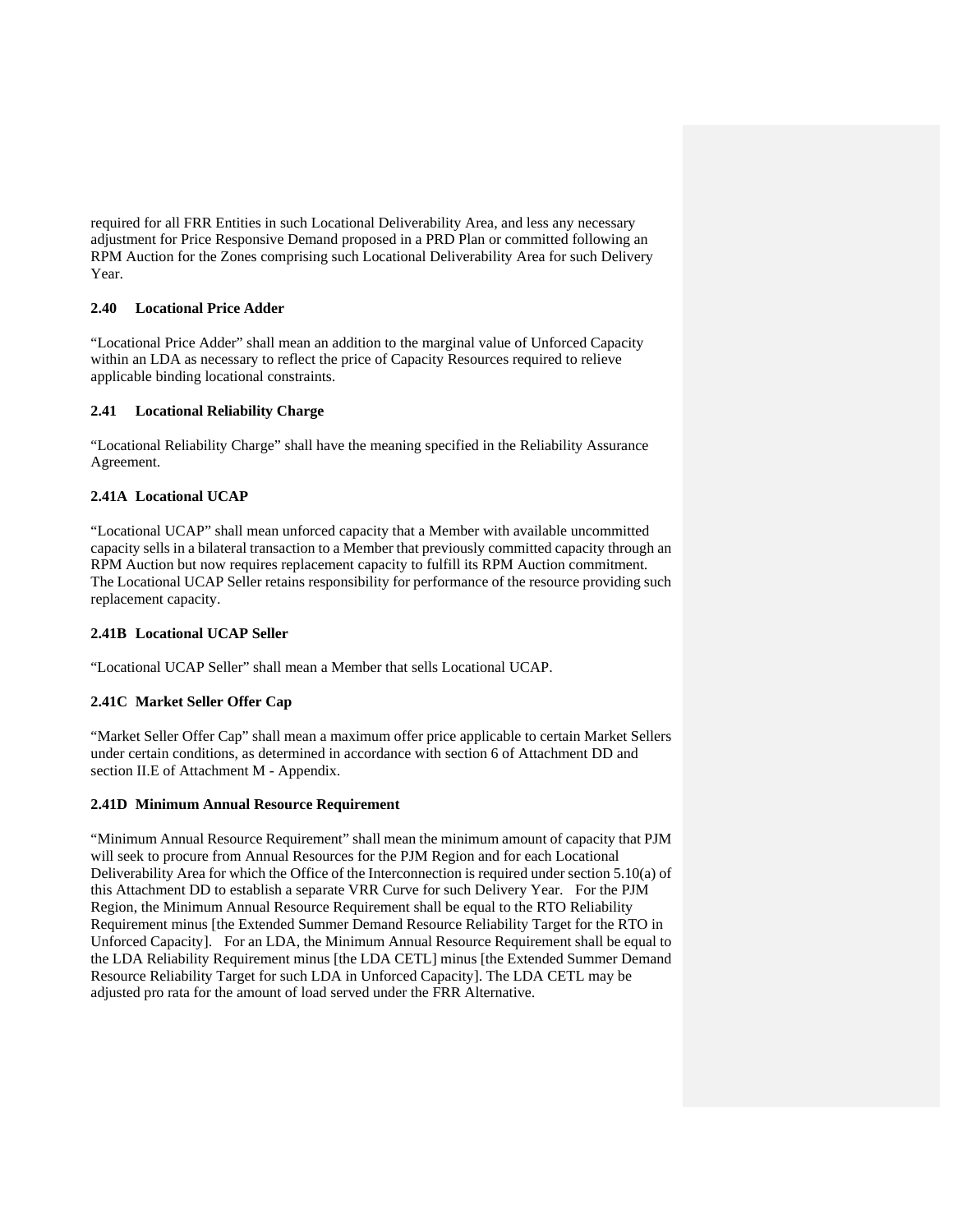### **2.41E Minimum Extended Summer Resource Requirement**

"Minimum Extended Summer Resource Requirement" shall mean the minimum amount of capacity that PJM will seek to procure from Extended Summer Demand Resources and Annual Resources for the PJM Region and for each Locational Deliverability Area for which the Office of the Interconnection is required under section 5.10(a) of this Attachment DD to establish a separate VRR Curve for such Delivery Year. For the PJM Region, the Minimum Extended Summer Resource Requirement shall be equal to the RTO Reliability Requirement minus [the Limited Demand Resource Reliability Target for the PJM Region in Unforced Capacity]. For an LDA, the Minimum Extended Summer Resource Requirement shall be equal to the LDA Reliability Requirement minus [the LDA CETL] minus [the Limited Demand Resource Reliability Target for such LDA in Unforced Capacity]. The LDA CETL may be adjusted pro rata for the amount of load served under the FRR Alternative.

#### **2.42 Net Cost of New Entry**

"Net Cost of New Entry" shall mean the Cost of New Entry minus the Net Energy and Ancillary Service Revenue Offset, as defined in Section 5.

#### **2.43 Nominated Demand Resource Value**

"Nominated Demand Resource Value" shall mean the amount of load reduction that a Demand Resource commits to provide either through direct load control, firm service level or guaranteed load drop programs. For existing Demand Resources, the maximum Nominated Demand Resource Value is limited, in accordance with the PJM Manuals, to the value appropriate for the method by which the load reduction would be accomplished, at the time the Base Residual Auction or Incremental Auction is being conducted.

#### **2.43A Nominated Energy Efficiency Value**

"Nominated Energy Efficiency Value" shall mean the amount of load reduction that an Energy Efficiency Resource commits to provide through installation of more efficient devices or equipment or implementation of more efficient processes or systems.

#### **2.44 [Reserved]**

#### **2.45 Opportunity Cost**

"Opportunity Cost" shall mean a component of the Market Seller Offer Cap calculated in accordance with section 6.

#### **2.46 Peak-Hour Dispatch**

"Peak-Hour Dispatch" shall mean, for purposes of calculating the Energy and Ancillary Services Revenue Offset under section 5 of this Attachment, an assumption, as more fully set forth in the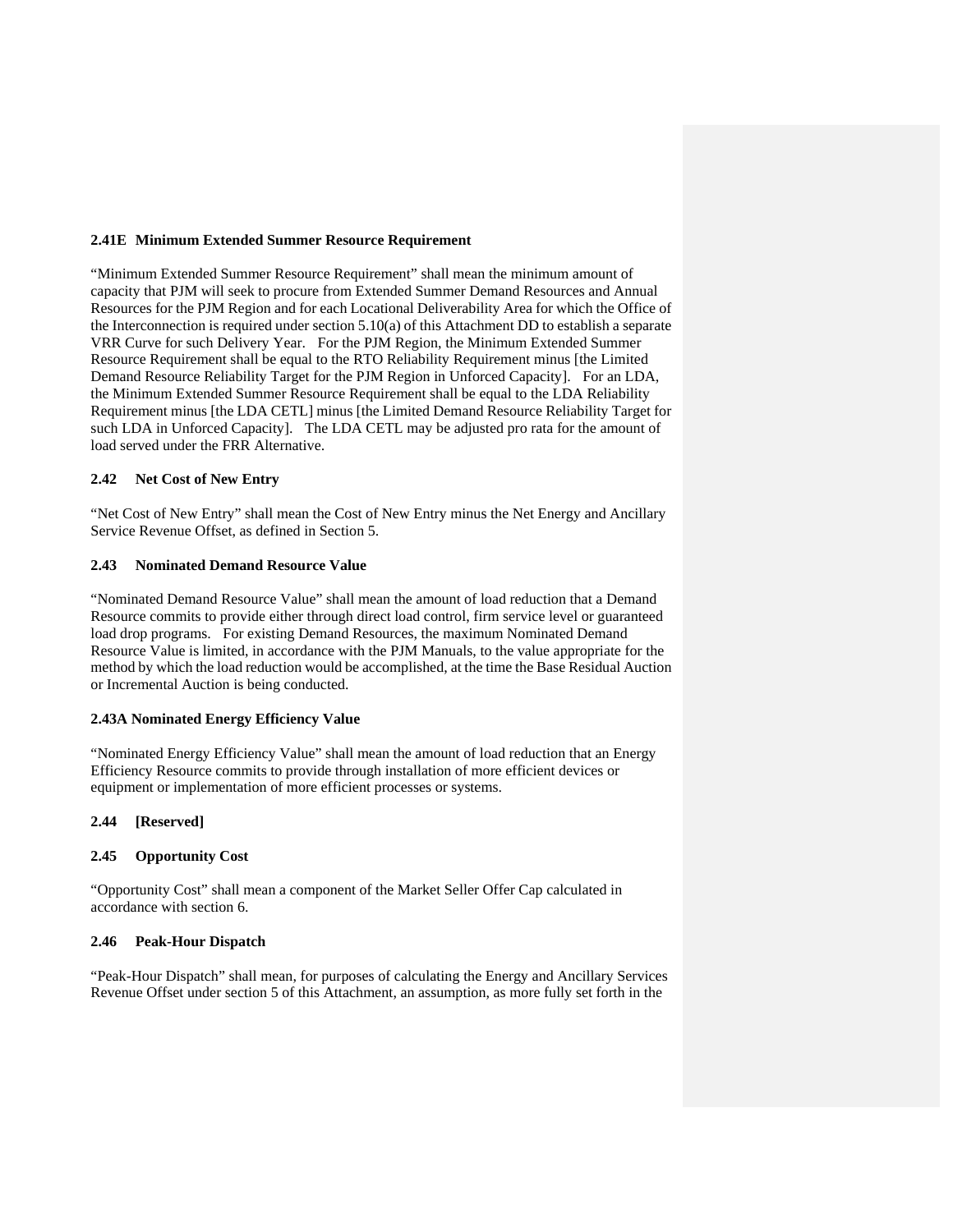PJM Manuals, that the Reference Resource is committed in the Day-Ahead Energy Market in four distinct blocks of four hours of continuous output for each block from the peak-hour period beginning with the hour ending 0800 EPT through to the hour ending 2300 EPT for any day when the average day-ahead LMP for the area for which the Net Cost of New Entry is being determined is greater than, or equal to, the cost to generate (including the cost for a complete start and shutdown cycle) for at least two hours during each four-hour block, where such blocks shall be assumed to be committed independently; provided that, if there are not at least two economic hours in any given four-hour block, then the Reference Resource shall be assumed not to be committed for such block; and to the extent not committed in any such block in the Day-Ahead Energy Market under the above conditions based on Day-Ahead LMPs, is dispatched in the Real-Time Energy Market for such block if the Real-Time LMP is greater than or equal to the cost to generate under the same conditions as described above for the Day-Ahead Energy Market.

### **2.47 Peak Season**

"Peak Season" shall mean the weeks containing the 24th through 36th Wednesdays of the calendar year. Each such week shall begin on a Monday and end on the following Sunday, except for the week containing the 36th Wednesday, which shall end on the following Friday.

## **2.48 Percentage Internal Resources Required**

"Percentage Internal Resources Required" shall have the meaning specified in the Reliability Assurance Agreement.

### **2.49 Planned Demand Resource**

"Planned Demand Resource" shall have the meaning specified in the Reliability Assurance Agreement.

## **2.50 Planned External Generation Capacity Resource**

"Planned External Generation Capacity Resource" shall have the meaning specified in the Reliability Assurance Agreement.

#### **2.50A Planned Generation Capacity Resource**

"Planned Generation Capacity Resource" shall have the meaning specified in the Reliability Assurance Agreement.

## **2.51 Planning Period**

"Planning Period" shall have the meaning specified in the Reliability Assurance Agreement.

# **2.52 PJM Region**

"PJM Region" shall have the meaning specified in the Reliability Assurance Agreement.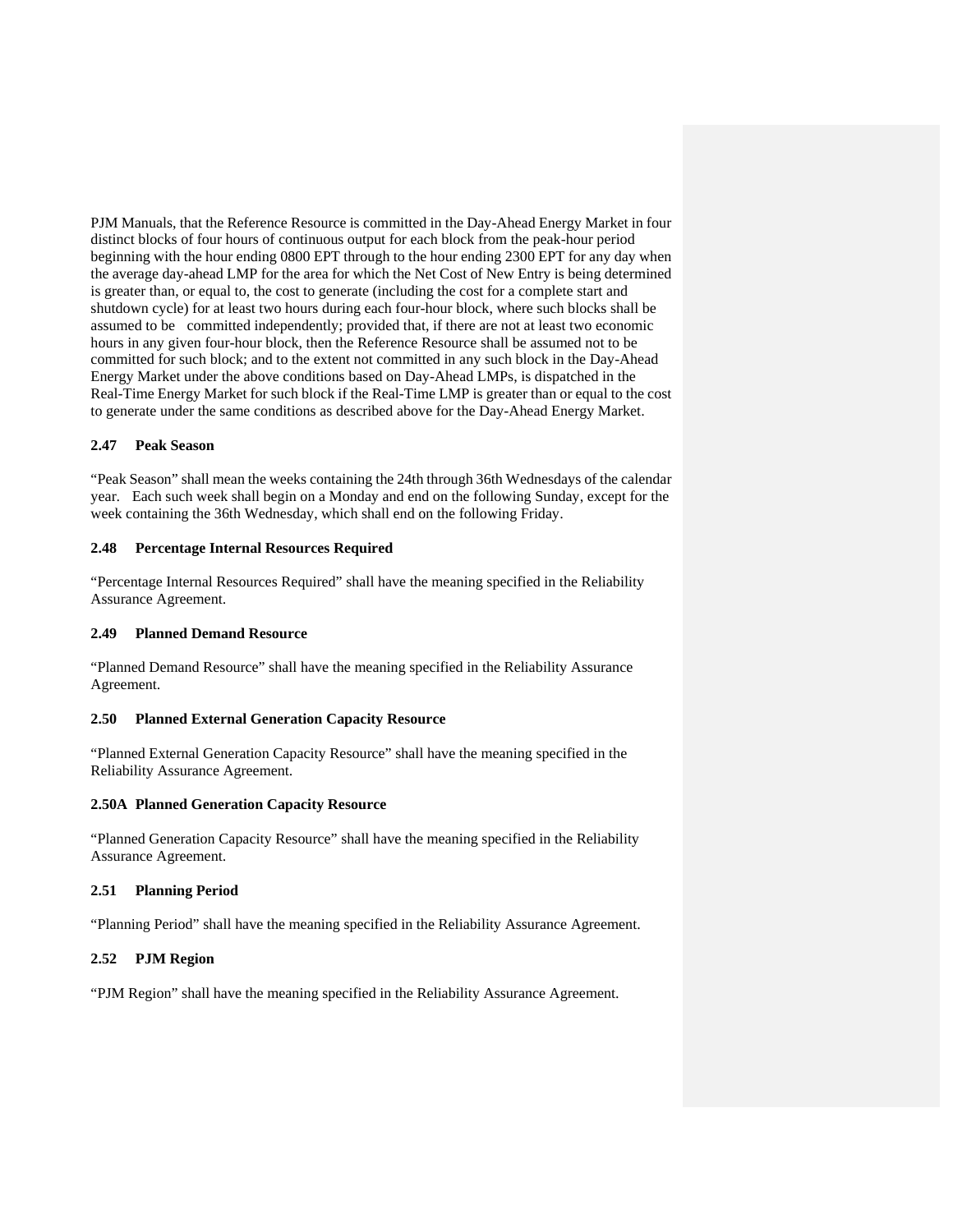## **2.53 PJM Region Installed Reserve Margin**

"PJM Region Installed Reserve Margin" shall have the meaning specified in the Reliability Assurance Agreement.

## **2.54 PJM Region Peak Load Forecast**

"PJM Region Peak Load Forecast" shall mean the peak load forecast used by the Office of the Interconnection in determining the PJM Region Reliability Requirement, and shall be determined on both a preliminary and final basis as set forth in section 5.

## **2.55 PJM Region Reliability Requirement**

"PJM Region Reliability Requirement" shall mean, for purposes of the Base Residual Auction, the Forecast Pool Requirement multiplied by the Preliminary PJM Region Peak Load Forecast, less the sum of all Preliminary Unforced Capacity Obligations of FRR Entities in the PJM Region; and, for purposes of the Incremental Auctions, the Forecast Pool Requirement multiplied by the updated PJM Region Peak Load Forecast, less the sum of all updated Unforced Capacity Obligations of FRR Entities in the PJM Region, and less any necessary adjustment for Price Responsive Demand proposed in a PRD Plan or committed following an RPM Auction (as applicable) for such Delivery Year.

## **2.56 Projected PJM Market Revenues**

"Projected PJM Market Revenues" shall mean a component of the Market Seller Offer Cap calculated in accordance with section 6.

## **2.57 Qualifying Transmission Upgrade**

"Qualifying Transmission Upgrade" shall mean a proposed enhancement or addition to the Transmission System that: (a) will increase the Capacity Emergency Transfer Limit into an LDA by a megawatt quantity certified by the Office of the Interconnection; (b) the Office of the Interconnection has determined will be in service on or before the commencement of the first Delivery Year for which such upgrade is the subject of a Sell Offer in the Base Residual Auction; (c) is the subject of a Facilities Study Agreement executed before the conduct of the Base Residual Auction for such Delivery Year and (d) a New Service Customer is obligated to fund through a rate or charge specific to such facility or upgrade.

#### **2.58 Reference Resource**

"Reference Resource" shall mean a combustion turbine generating station, configured with two General Electric Frame 7FA turbines with inlet air cooling to 50 degrees, Selective Catalytic Reduction technology in CONE Areas 1, 2, 3, and 4, dual fuel capability, and a heat rate of 10.096 Mmbtu/ MWh.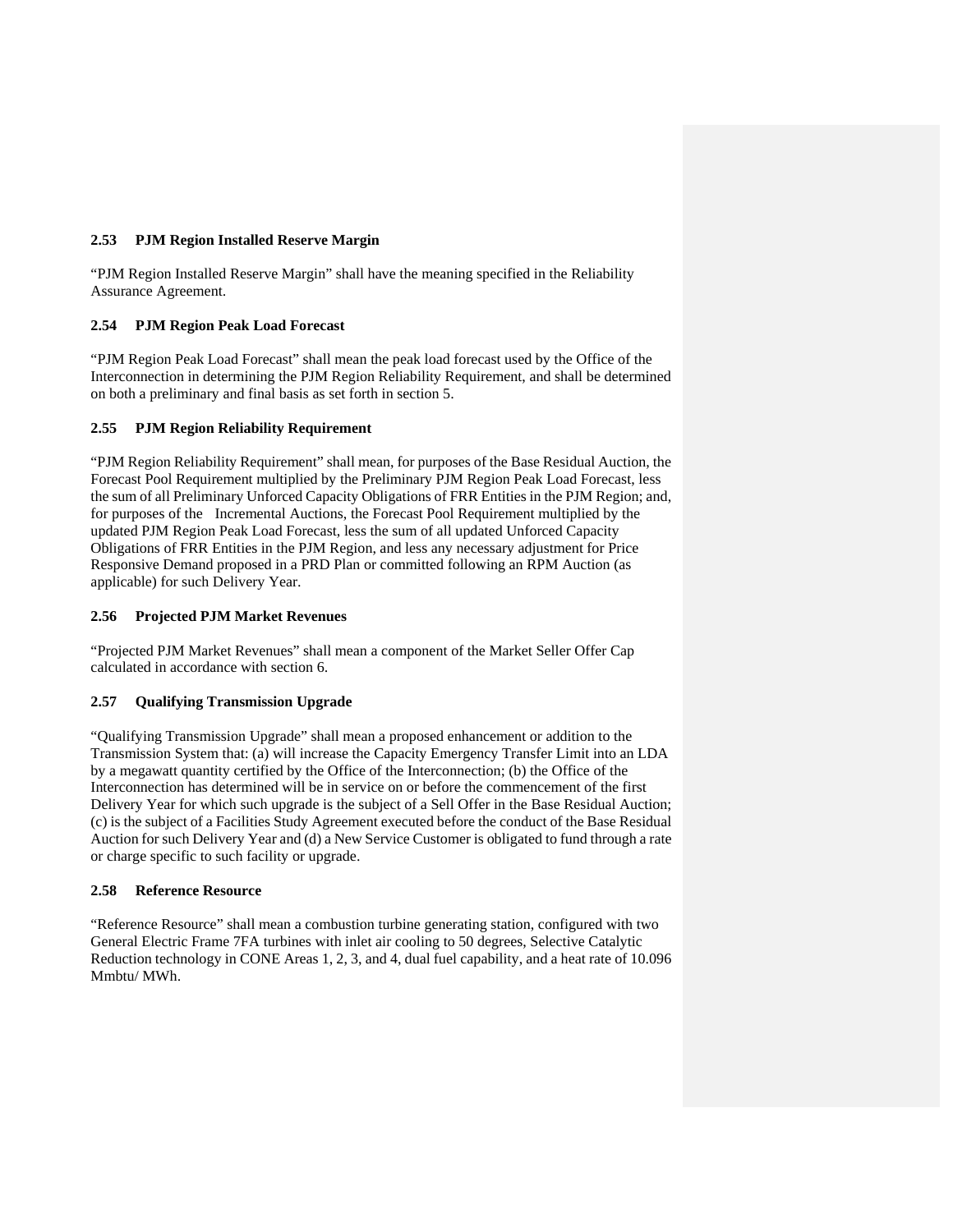#### **2.59 Reliability Assurance Agreement**

"Reliability Assurance Agreement" shall mean that certain "Reliability Assurance Agreement Among Load-Serving Entities in the PJM Region," on file with FERC as PJM Interconnection, L.L.C. Rate Schedule FERC No.44.

## **2.60 Reliability Pricing Model Auction**

"Reliability Pricing Model Auction" or "RPM Auction" shall mean the Base Residual Auction or any Incremental Auction.

### **2.61 Resource Substitution Charge**

"Resource Substitution Charge" shall mean a charge assessed on Capacity Market Buyers in an Incremental Auction to recover the cost of replacement Capacity Resources.

### **2.61A Scheduled Incremental Auctions**

"Scheduled Incremental Auctions" shall refer to, for Delivery Years through the 2016-2017 Delivery Year, to the First, Second, or Third Incremental Auction, and for the 2017-2018 Delivery Year and Subsequent Delivery Years, a scheduled auction conducted three months before the Delivery Year to which it relates.

### **2.62 Second Incremental Auction**

"Second Incremental Auction" shall mean, for Delivery Years through the 2016-2017 Delivery Year, an Incremental Auction conducted ten months before the Delivery Year to which it relates.

## **2.63 Sell Offer**

"Sell Offer" shall mean an offer to sell Capacity Resources in a Base Residual Auction, Incremental Auction, or Reliability Backstop Auction.

#### **2.64 [Reserved for Future Use]**

## **2.65 Self-Supply**

"Self-Supply" shall mean Capacity Resources secured by a Load-Serving Entity, by ownership or contract, outside a Reliability Pricing Model Auction, and used to meet obligations under this Attachment or the Reliability Assurance Agreement through submission in a Base Residual Auction or an Incremental Auction of a Sell Offer indicating such Market Seller's intent that such Capacity Resource be Self-Supply. Self-Supply may be either committed regardless of clearing price or submitted as a Sell Offer with a price bid. A Load Serving Entity's Sell Offer with a price bid for an owned or contracted Capacity Resource shall not be deemed "Self-Supply," unless it is designated as Self-Supply and used by the LSE to meet obligations under this Attachment or the Reliability Assurance Agreement.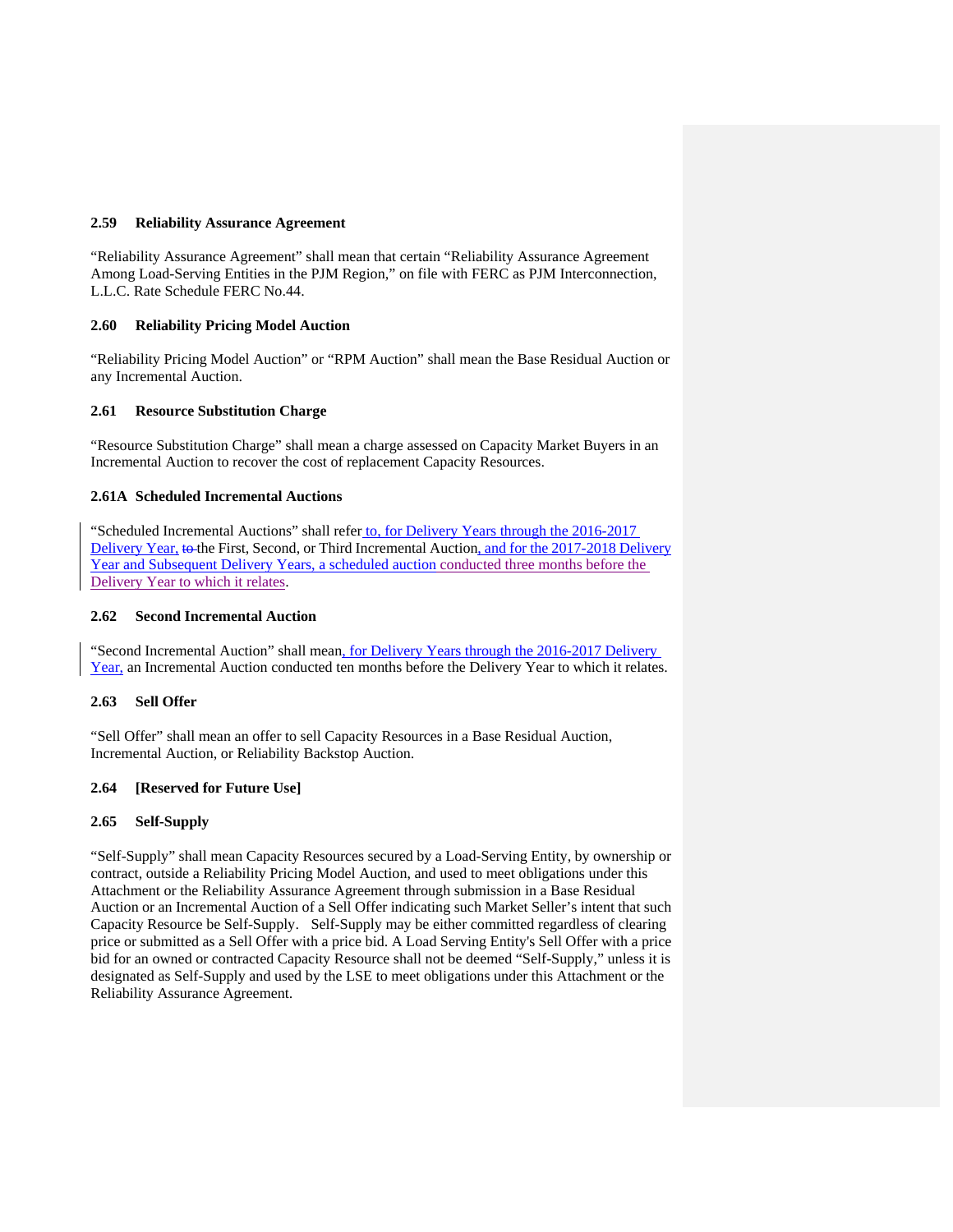#### **2.65A Short-Term Resource Procurement Target**

"Short-Term Resource Procurement Target" shall mean:

- (a) For Delivery Years through the 2016-2017 Delivery Year, as to the PJM Region, for purposes of the Base Residual Auction, 2.5% of the PJM Region Reliability Requirement determined for such Base Residual Auction, for purposes of the First Incremental Auction, 2% of the of the PJM Region Reliability Requirement as calculated at the time of the Base Residual Auction; and, for purposes of the Second Incremental Auction, 1.5% of the of the PJM Region Reliability Requirement as calculated at the time of the Base Residual Auction; and, as to any Zone, an allocation of the PJM Region Short-Term Resource Procurement Target based on the Preliminary Zonal Forecast Peak Load, reduced by the amount of load served under the FRR Alternative. For any LDA, the LDA Short-Term Resource Procurement Target shall be the sum of the Short-Term Resource Procurement Targets of all Zones in the LDA.
- (b) For the 2017-2018 Delivery Year and subsequent Delivery Years, as to the PJM Region, for purposes of the Base Residual Auction, 2.5% of the PJM Region Reliability Requirement determined for such Base Residual Auction, for purposes of the Twenty-Month Conditional Auction (if held), 2% of the PJM Region Reliability Requirement as calculated at the time of the Base Residual Auction; and, for purposes of the Ten-Month Conditional Auction (if held), 1.5% of the PJM Region Reliability Requirement if a Twenty-Month Conditional Auction was conducted, and 2% of the PJM Region Reliability Requirement if a Twenty-Month Conditional Auction was not conducted, in both cases as calculated at the time of the Base Residual Auction; and, as to any Zone, an allocation of the PJM Region Short-Term Resource Procurement Target based on the Preliminary Zonal Forecast Peak Load, reduced by the amount of load served under the FRR Alternative. For any LDA, the LDA Short-Term Resource Procurement Target shall be the sum of the Short-Term Resource Procurement Targets of all Zones in the LDA.

#### **2.65B Short-Term Resource Procurement Target Applicable Share**

"Short-Term Resource Procurement Target Applicable Share" shall mean:

(a) For Delivery Years through the 2016-2017 Delivery Year, (i) for the PJM Region, as to the First and Second Incremental Auctions, 0.2 times the Short-Term Resource Procurement Target used in the Base Residual Auction and, as to the Third Incremental Auction for the PJM Region, 0.6 times such target; and (ii) for an LDA, as to the First and Second Incremental Auctions, 0.2 times the Short-Term Resource Procurement Target used in the Base Residual Auction for such LDA and, as to the Third Incremental Auction, 0.6 times such target.

(b) For the 2017-2018 Delivery Year and subsequent Delivery Years, (i) for the PJM Region, as to the Twenty-Month Conditional Auction (if held), 0.2 times the Short-Term Resource Procurement Target used in the Base Residual Auction; as to the Ten-Month Conditional Auction (if held) 0.2 times such target if the Twenty-Month Conditional Auction was

**Formatted:** Font: (Default) Times New Roman, 12 pt

**Formatted:** List Paragraph, Numbered + Level: 1 + Numbering Style: a, b, c, … + Start at: 1 + Alignment: Left + Aligned at: 0.25" + Indent  $at: 0.5"$ 

**Formatted:** Font: (Default) Times New Roman, 12 pt

**Formatted:** List Paragraph, Numbered + Level: 1 + Numbering Style: a, b, c, … + Start at: 1 + Alignment: Left + Aligned at: 0.25" + Indent at: 0.5"

**Formatted:** Font: (Default) Times New Roman, 12 pt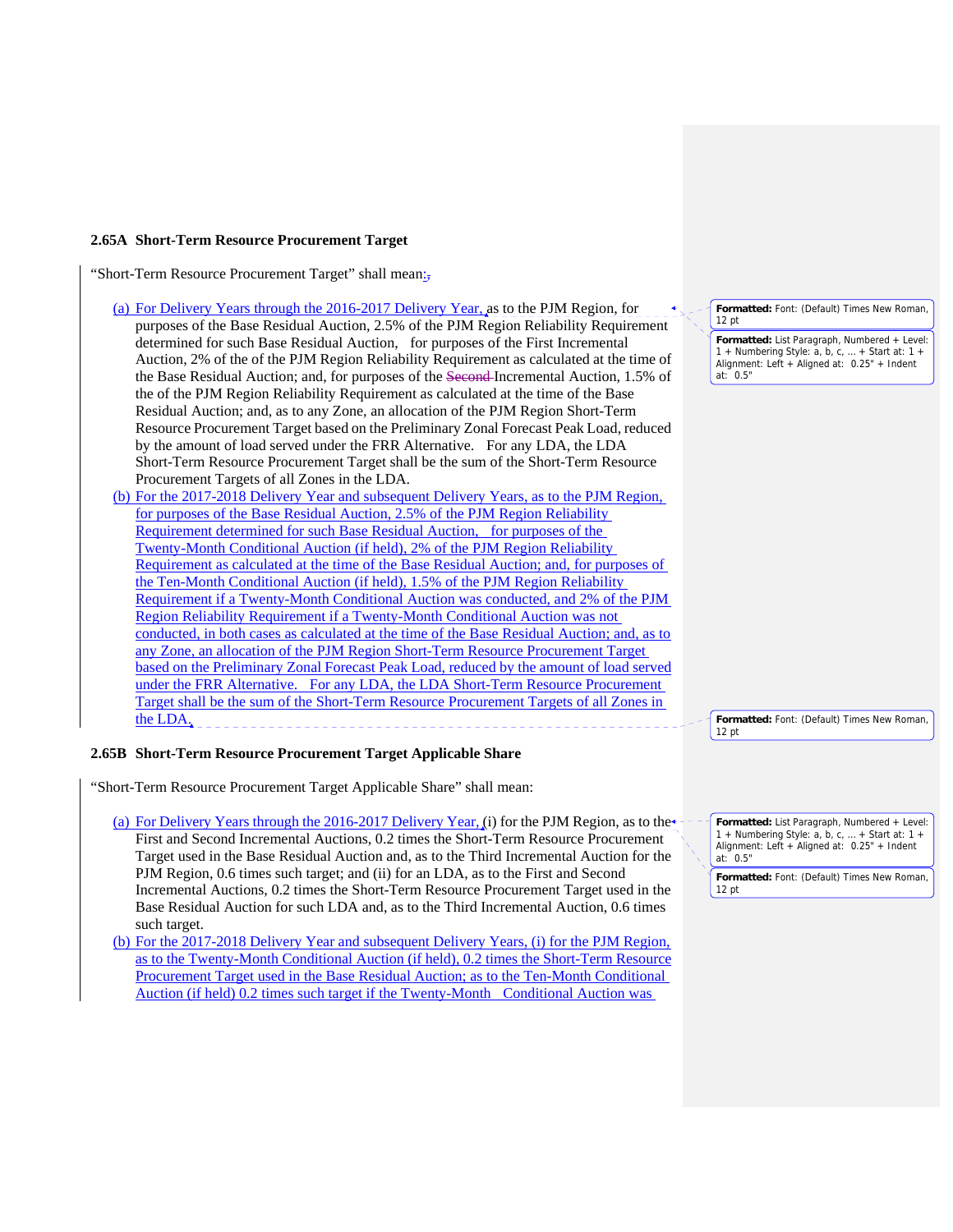held and 0.4 times such target if the Twenty-Month Conditional Auction was not held; and, as to the Scheduled Incremental Auction for the PJM Region, the Short Term Resource Procurement Target used in the Base Residual Auction minus the sum of the Short Term Resource Procurement Target Applicable Shares employed in all prior RPM Auctions for such Delivery Year; and (ii) for an LDA, as to the Twenty-Month Conditional Auction (if held), 0.2 times the Short-Term Resource Procurement Target used in the Base Residual Auction for such LDA; as to the Ten-Month Conditional Auction (if held) 0.2 times such target if the Twenty-Month Conditional Auction was held and 0.4 times such target if the Twenty-Month Conditional Auction was not held; and, as to the Scheduled Incremental Auction for the PJM Region, the Short Term Resource Procurement Target used in the Base Residual Auction for such LDA minus the sum of the Short Term Resource Procurement Target Applicable Shares employed in all prior RPM Auctions for such LDA for such Delivery Year.

### **2.65C Supplemental Procurement Conditional Auction**

"Supplemental Procurement Conditional Auction" shall mean, for the 2017-2018 Delivery Year and Subsequent Delivery Years, a conditional RPM Auction conducted, when required under certain conditions, as specified in section 5.4 of this Attachment DD, to procure additional capacity, twenty months and/or ten months before the Delivery Year to which it relates.

## **2.66 Third Incremental Auction**

"Third Incremental Auction" shall mean, for Delivery Years through the 2016-2017 Delivery Year, an Incremental Auction conducted three months before the Delivery Year to which it relates.

## **2.66A Ten-Month Conditional Auction**

"Ten-Month Conditional Auction" shall mean, for the 2017-2018 Delivery Year and Subsequent Delivery Years, a conditional RPM Auction conducted, when required under certain conditions, as specified in section 5.4 of this Attachment DD, to procure additional capacity, ten months before the Delivery Year to which it relates.

# **2.67 [Reserved for Future Use]Twenty-Month Conditional Auction**

"Twenty-Month Conditional Auction" shall mean, for the 2017-2018 Delivery Year and Subsequent Delivery Years, a conditional RPM Auction conducted, when required under certain conditions, as specified in section 5.4 of this Attachment DD, to procure additional capacity, 20 months prior to the start of the Delivery Year to which it relates.

## **2.68 Unconstrained LDA Group**

"Unconstrained LDA Group" shall mean a combined group of LDAs that form an electrically contiguous area and for which a separate Variable Resource Requirement Curve has not been established under Section 5.10 of Attachment DD. Any LDA for which a separate Variable Resource Requirement Curve has not been established under Section 5.10 of Attachment DD shall **Formatted:** Font: (Default) Times New Roman, 12 pt

**Formatted:** Font: Not Bold

**Formatted:** Font: Not Bold